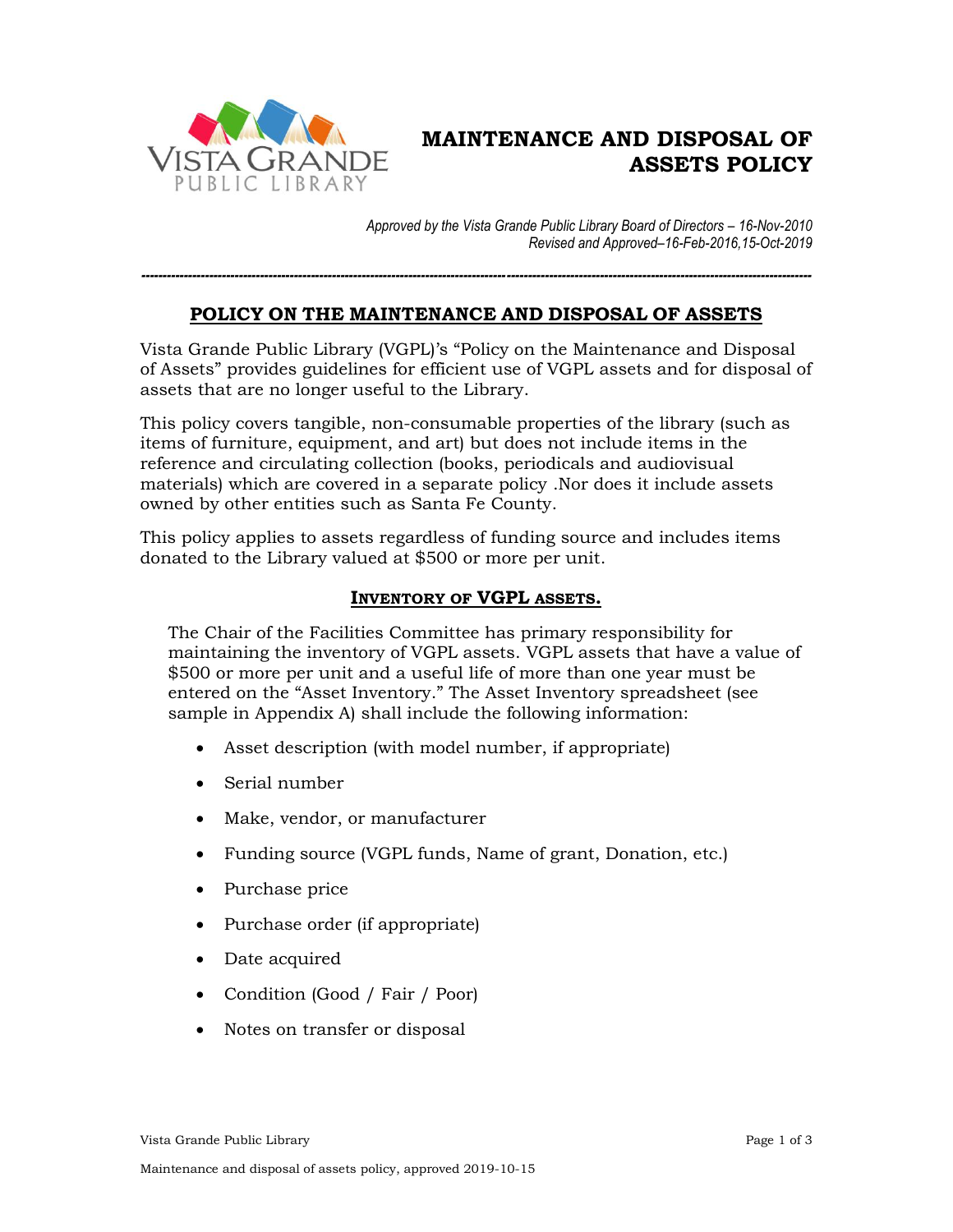### **THE ASSET INVENTORY IS TO BE UPDATED AS-NEEDED AND REVIEWED ANNUALLY. TRANSFER AND DISPOSAL OF ASSETS.**

All assets are to be removed from the Current Asset Inventory tab when disposed of by the Library and placed on the Disposed Asset Inventory tab.

The Library Director shall identify and inform the Facilities Committee of any assets that are no longer useful to VGPL. The Library Director and Facilities Committee shall together determine the functionality of each asset.

Any assets purchased with grant funds must be disposed of following grantor guidelines. (Note: Items purchased through Santa Fe County and tagged as such, must be returned to Santa Fe County through the appropriate channels. They are not included on the VGPL Asset Inventory.)

The Library Director is authorized to accept trade-in allowances on any item of equipment being replaced or upgraded for which a trade-in allowance is offered.

Assets for which there are no grantor guidelines shall be transferred or disposed of according to the functionality of the asset:

#### **1. Obsolete, Non-Needed, but Functional Assets**

The Library Director, the Facilities Committee and the VGPL Treasurer shall determine whether the asset may yield financial value to VGPL. If so, the Facilities Committee shall take reasonable efforts to sell the asset to the local community or other organizations. An individual may not value an item they wish to purchase. If an individual expresses interest regarding purchase, the Facilities Committee will determine an appropriate cost.

If the asset does not yield financial value, the Library Director shall take reasonable efforts to transfer the asset to a local school or not-for-profit organization.

If there is no not-for-profit organization needing this asset, the asset shall be disposed of as a non-functional asset (below).

#### **2. Non-Functional Assets**

The Library Director and the Chair of the Facilities Committee shall dispose of the non-functional asset either through recycling programs, to not-for-profit community organizations (for repair), to a salvage/scavenger company or to waste management.

Special handling procedures must be followed for any asset containing hazardous waste materials.

**Note**. The Library Director shall maintain a register of local schools and taxexempt not-for-profit organizations to which VGPL may transfer assets.